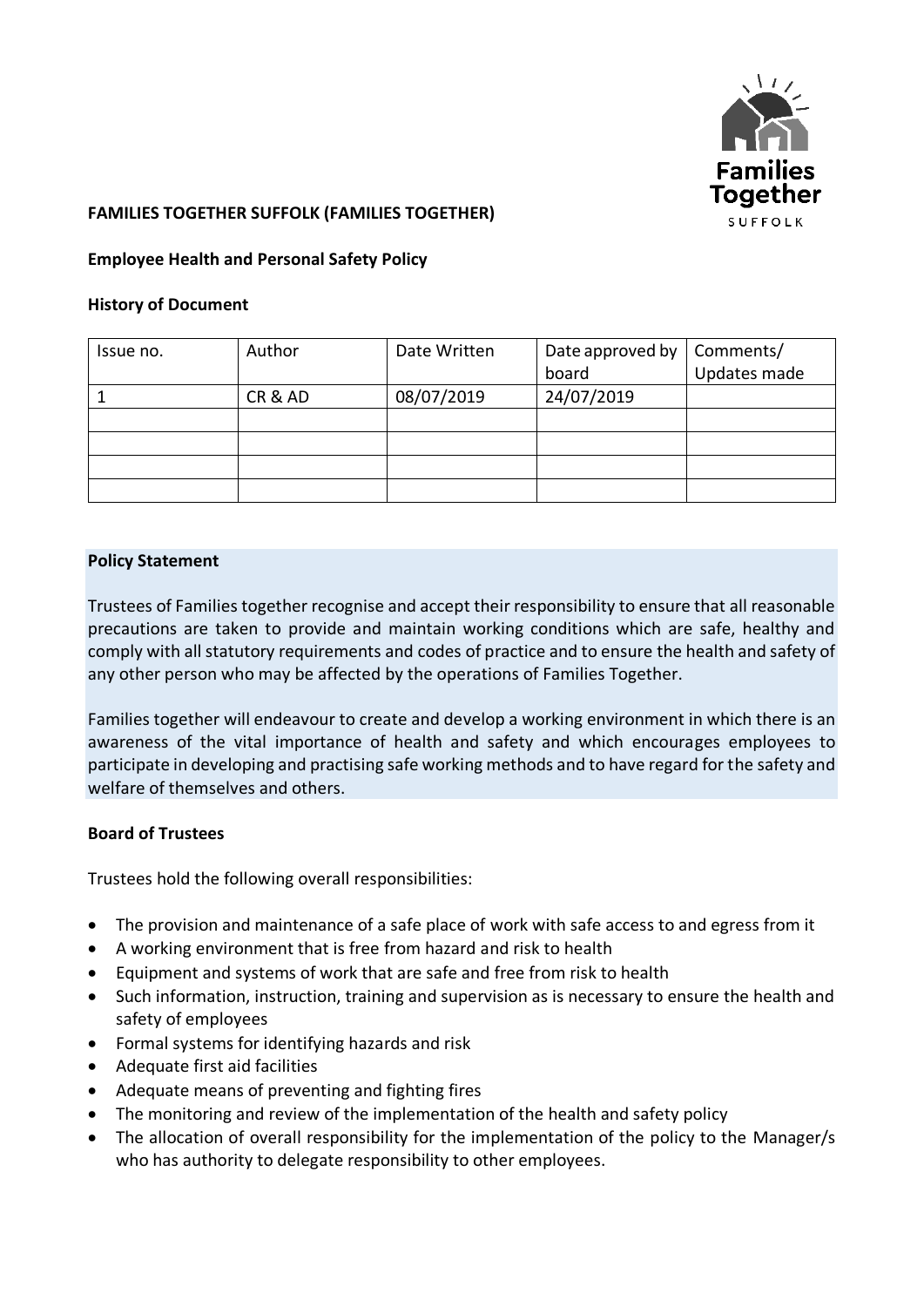## **Information and Training**

All employees will be informed about, supervised and trained in, health and safety matters including exposure to any identified risks.

Changes in the law or circumstances affecting health and safety will necessitate information and/or updates to training. Employees' training will be conducted during working hours if at all possible and may be on a one to one and/or a course.

### **Senior Manager Responsibilities**

The Senior Manager/s within the Organisation have overall responsibility for the implementation of the health and safety policy. They will maintain safety records, conduct accident investigations, assessments and inspections and ensure the health and safety policy is implemented and adhered to. They will familiarise them self with all relevant health and safety legislation relating to their role in order to advise the board of trustees.

The Senior Manager/s are responsible for the operational health and safety of employees and will:

- Ensure that on joining the organisation all new employees are provided with adequate information, instruction, training and ongoing supervision in health and safety matters appropriate to their role, and any specific information appropriate to them. This will include accident reporting, emergency procedures, fire precautions, code of safety practice and location of first aid box.
- Ensure that all employees are familiar with the health and personal safety policy.
- Co-operate with and participate in the investigation of all accidents and conduct of assessments and inspections as required by the board of trustees.
- Within their area of authority, regularly inspect the workplace with regard to the suitability of equipment provided for health and safety of employees, check work methods and practices to ensure safe systems of work.

## **Employees Responsibilities**

The success of the health and safety policy and its implementation cannot be ensured unless there is active co-operation from the employees. All employees have a statutory duty to promote their health and safety and the health and safety of others who may be affected by their actions.

#### **Volunteer Responsibilities**

Volunteers are expected to abide by the health & safety policy and procedure put in place in Families Together premises and activities. Any issues they believe could adversely affect the safety and wellbeing of others should be reported as soon as possible to their manager or co-ordinator.

## **Code of Safety Conduct**

All employees & volunteers:

• Will make themselves familiar with and conform to the health and safety policies and procedures, all health and safety rules and signs, fire precautions and emergency procedures and observe code of safety conduct requirements at all times.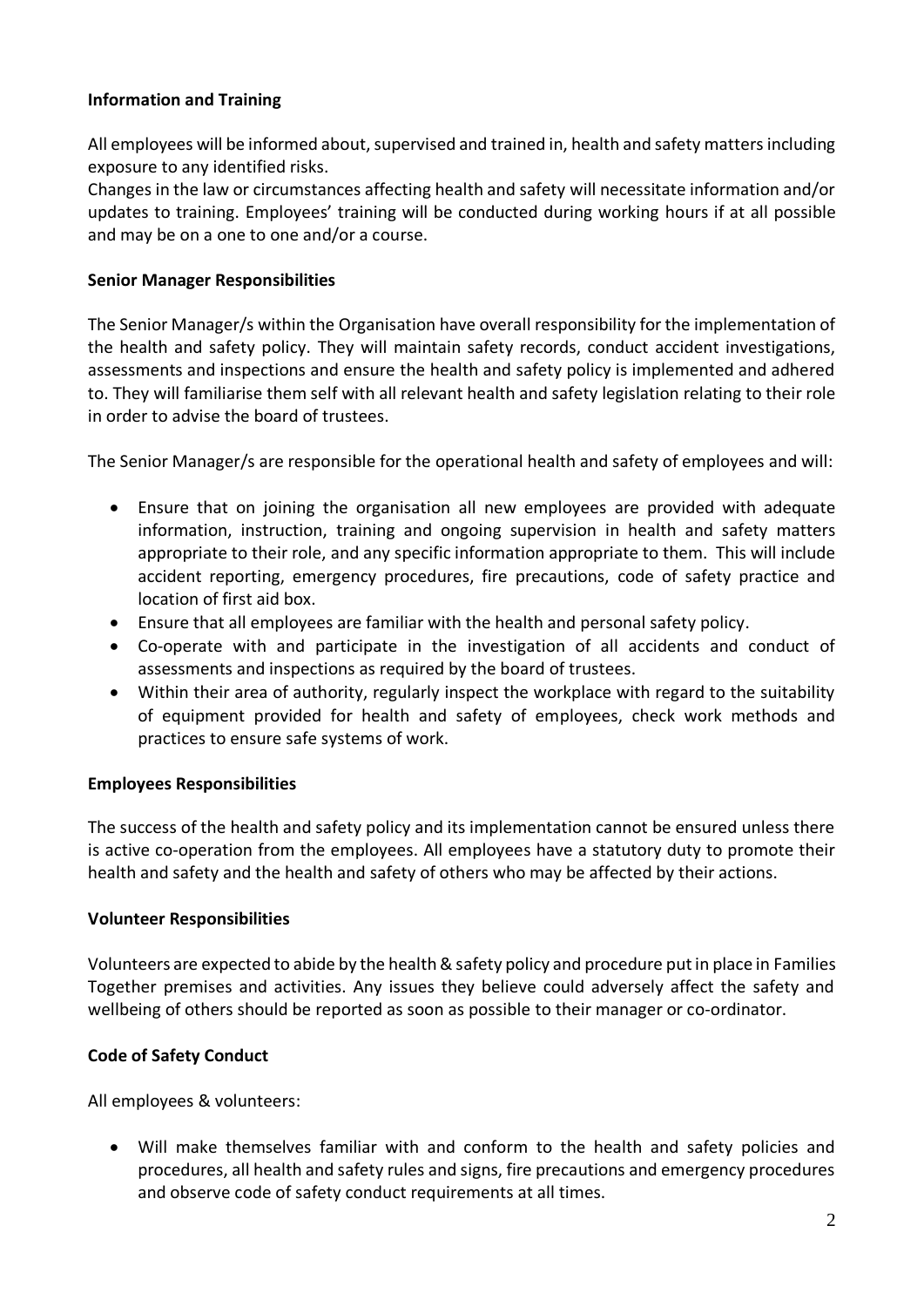- Ensure that they understand and follow the safe operation of their duties; ask if they do not understand any aspect of these.
- Comply with statutory obligations and requirements of the code of safety conduct requirements.
- Report all accidents, near misses, potential hazards and damage immediately.
- In an emergency ensure that the police/emergency services are summoned
- Shall not interfere with or misuse anything provided in the interests of safety.
- Not act in a way that could endanger themselves or others
- Shall use any equipment provided in accordance with the training and instruction that they have received.
- Not run, especially on stairs or steps. Use handrails; never read while walking.
- Keep work areas tidy and clear of obstructions; do not leave things lying around.
- Clean up any spilt liquids, tracked in rain, etc. immediately.
- In the event of being called upon to handle bulky or heavy objects, employees / volunteers should only lift or move what they can easily manage; always bend their knees and keep their back straight, taking the stress in their legs, not their back. Call for assistance if in doubt.
- Employees/ volunteers should not overreach, climb on anything not meant for the purpose; use a ladder, ensuring that it is in good condition.
- Notwithstanding that electrical equipment is regularly checked and is normally safe when properly used, ensure that they:
	- − Never touch electrical equipment with wet hands
	- − Disconnect electrical equipment before moving it
	- − Never attempt electrical repairs unless authorised
	- − Keep electrical supply cables and wires away from wet areas or from where they could be walked over, etc.
	- − Switch off equipment if not in use; disconnect from the mains outside normal hours unless instructed otherwise.

## **Risk Assessment**

Regular and systematic inspections and risk assessments of all potential hazardous substances and work activities will be made by, or under the authority of, the Trustees and senior worker who will take into account all the relevant regulations and codes of practice.

Specialist advice will be obtained if necessary and the risk assessment will be reviewed periodically. The significant findings will be recorded and appropriate preventative and/or protective measures taken as necessary.

## **Administrative Arrangement's for First Aid and Accident Reporting**

#### **First Aid**

During the induction programme employees will be shown the location of the first aid box available at all relevant premises, along with the contact details for named first aiders/ appointed persons.

## **Accident Reporting**

• All accidents, however minor, must be reported to the Senior Manager/s. An accident report form will be completed (near misses, potential hazards and any damage must also be reported immediately).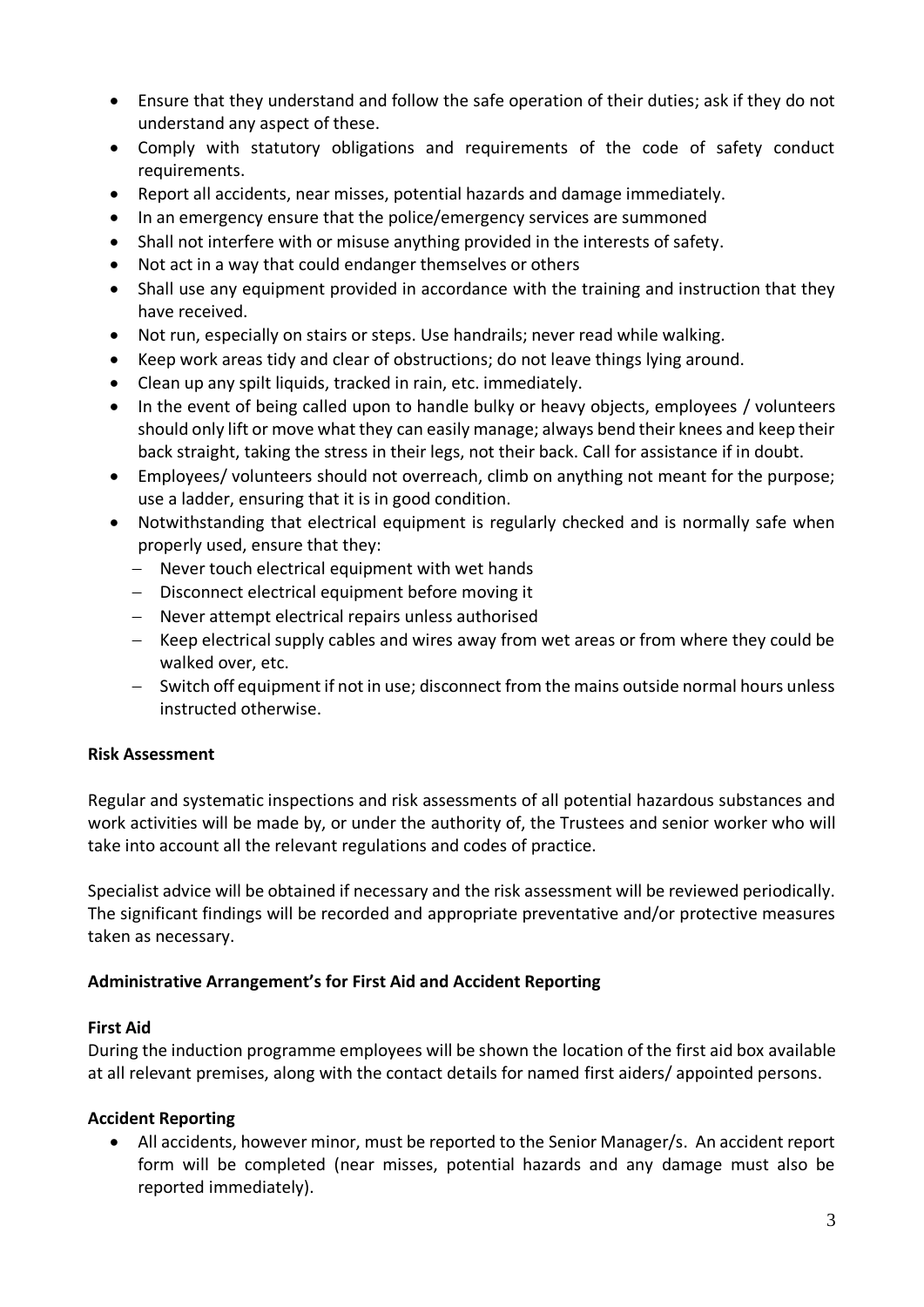- All accidents (near misses, potential hazards or damage) will be investigated by the Senior Managers who will take responsibility for ensuring that corrective action is taken where appropriate to prevent a recurrence. The Senior Managers must inform the Trustee Board without delay.
- The Trustee Board will notify the appropriate authorities where necessary.

## **Display Screen Equipment (DSE)**

In order to optimise the use and application of DSE whilst safeguarding the health, welfare and job satisfaction of those involved in operating such equipment the following should be observed:

- Upon recruitment to jobs involving a significant amount of DSE work employees will be advised to have an eye test, the cost of which will be reimbursed to the employee. Where an employee is advised that glasses are needed, these must be obtained and worn. This procedure will also apply to current employees. All DSE users are reminded that regular check-ups are advisable and should not be neglected. *In certain circumstances, it may be necessary for an employee to obtain spectacles for use in DSE work that differ from those worn at other times. Where this is the case, the scheme will meet the cost of basic spectacles obtained for use at work.*
- Where the employee's workload includes the operation of a DSE as well as other duties, they should organise their working time so that DSE work is interspersed with other activities whilst maintaining an acceptable level of efficiency and productivity.
- Employees engaged on intensive DSE work will be allowed a 10 minute break following 2 hours of continuous DSE operation.
- Adapt the furniture to fit your body. The lower back needs support; adjust the backrest if necessary. Place feet flat on the floor or use a footrest and use a document holder if necessary.
- Adjust the DSE to increase your comfort. The top should be just below eye level. Contrast and brightness may be adjusted for your individual preference. Position the DSE at a 90<sup>o</sup> angle to windows if possible.
- Dim the lights or adjust blinds/curtains if necessary but do not make the room too dark.
- Look into the distance periodically at something at least 60 cm (20 feet) away.

## **Fire Safety and Precautions**

Employees and volunteers must ensure:

- They have read and familiarised themselves with the Families Together Health & Personal Safety Policy and Procedures and the Families Together Fire Safety Policy
- They are aware of the fire instructions relating to their area of work
- They know what to do in case of fire
- They know where the alarms are located
- They are alert to anything that could be a potential fire hazard, reporting any such hazard to their manager
- They know where the fire fighting appliances and equipment are located, the various types and how to use them.
- Keep fire exits, routes and access to firefighting equipment clear from any obstructions; do not wedge fire doors open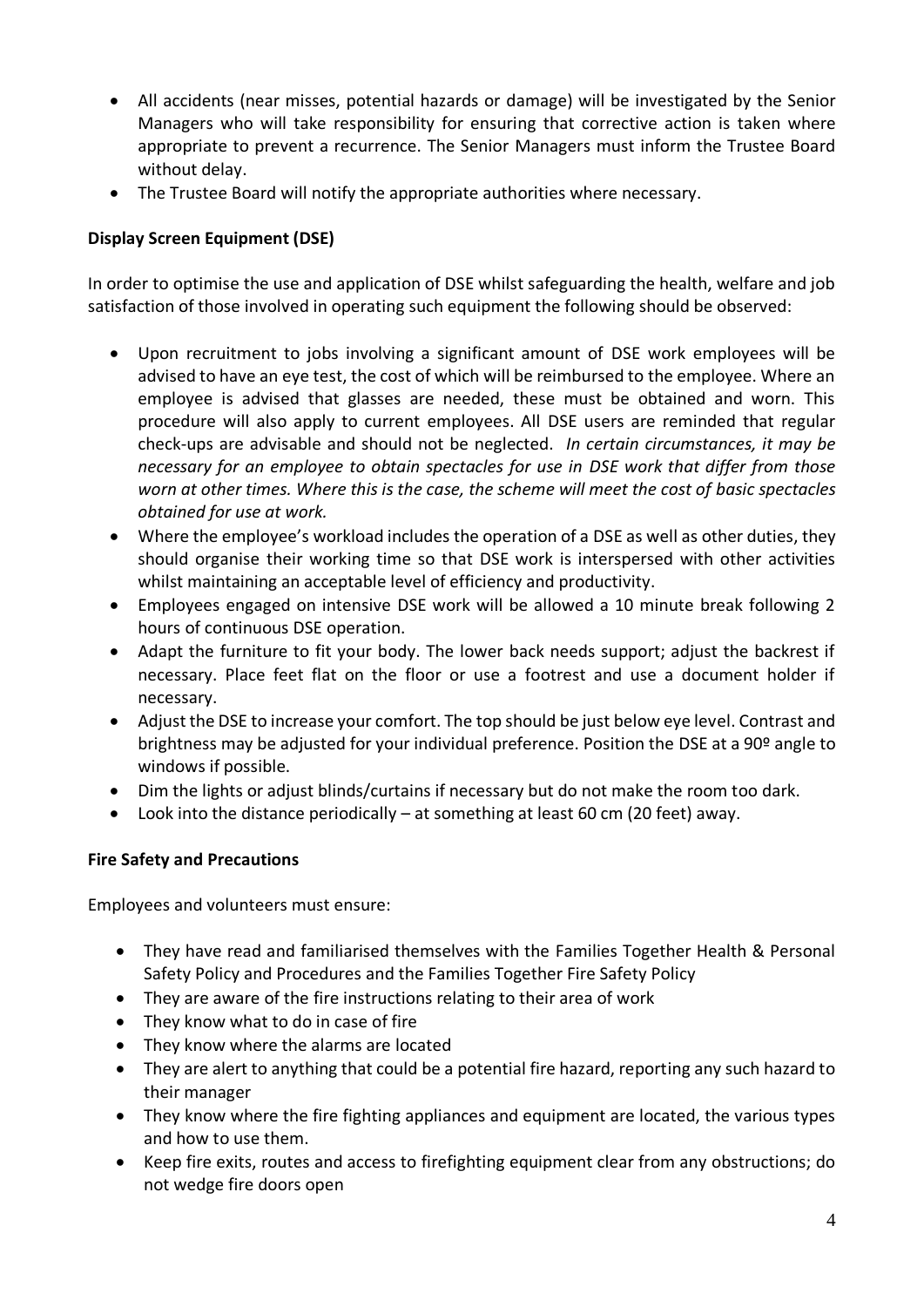• Keep your working area free of waste as far as possible and in particular those areas which are not easily accessible, e.g. under desks, behind radiators, etc. Keep all combustible materials a safe distance from heating appliances and do not place anything on heaters

## **Nominated Fire Officer and Deputy Fire Officer Roles**

A nominated fire officer and deputy fire officer will hold additional responsibilities in the case of a fire alarm being raised or discovering a fire. Details will be outlined in writing and as a minimum will include:

- You will be expected to ensure that all staff within the office have successfully evacuated the building.
- Where it is safe to do so you will be expected to check all the rooms within the building to ensure they have been successfully evacuated. Do not open a door if you suspect a fire is behind it.
- You must telephone the Fire Brigade to report the fire.
- Prevent people re-entering the building until it is safe to do so.
- Know the location of the fire alarms and fire appliances.

## **Alcohol and drug abuse**

Over-indulgence in alcohol and drugs can lead to dependency and resultant health problems. It can impair an individual's performance at work, adversely affecting the efficiency of the organisation and jeopardising the safety of others. Senior Manager/s /employees/trustees who identify potential sufferers are required to advise the Trustee board of their concerns.

Employees will familiarise themselves with the adopted Drug and Alcohol policy.

Employees or volunteers are not to consume alcohol or drugs, nor be under their influence, on the organisation's premises. In the event of an employee failing to comply with this rule, it is likely to result in dismissal without notice.

## **Blood born viruses (BBV)**

Families Together will not require or seek information from staff or volunteers as to whether they suffer from a BBV. If any such information comes to light it will not affect their involvement with Families Together beyond their own health limitations and the information will be held in strictest confidence.

## **Smoking**

In line with smoke free legislation of 2007 smoking is not permitted at any of the scheme operated premises.

# **E cigarettes**

E cigarettes, personal vaporizers and electronic nicotine delivery systems fall outside the scope of smoke free legislation as the act of smoking requires a substance to be burnt. However, although outside the legislation, the smoking of E cigarettes will be treated in the same way as smoking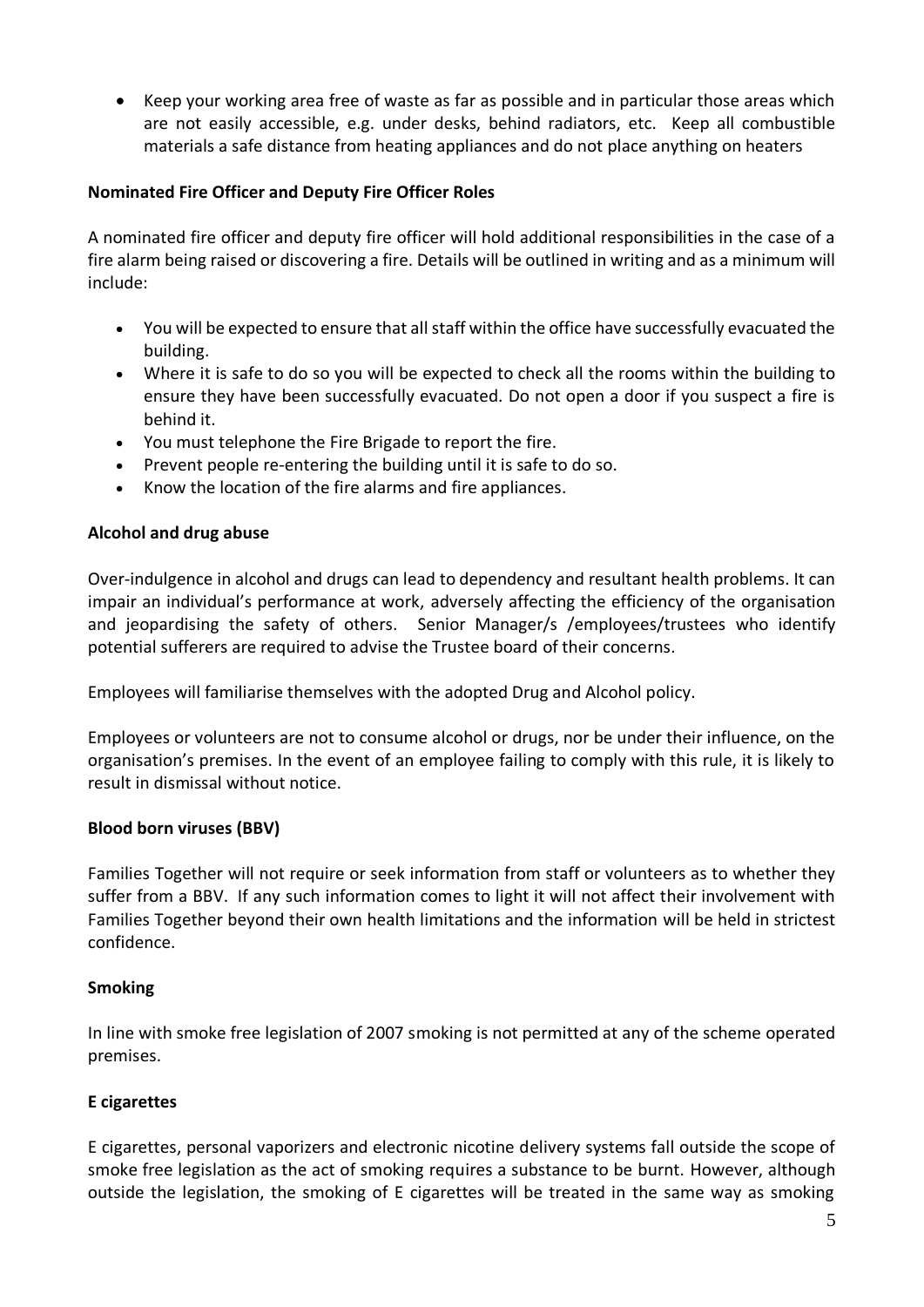cigarettes. This is because it is not known whether the vapour from E cigarettes poses a potential health risk for others through passive consumption (like passive smoking) as the long term health effects of E cigarettes are unknown.

## **Mobile Telephones**

- When travelling, employees should be free from using the phone and mobile phones should therefore be switched off whilst driving a car.
- It's illegal to ride a motorcycle or drive using hand-held phones or similar devices. The rules are the same when stationary at traffic lights, queuing in traffic or have pulled over to use a phone with the car engine still running.
- Use of the mobile phone with a hands-free facility is also not recommended as it can cause distraction and lack of concentration.
- Phones should be set up to take messages which can then be checked at the start or end of a journey when the car is parked.

## **Volunteer Safety**

- To ensure the safety of staff and volunteers, families who have been involved with children's' services, social care or a self-referral the initial visits to families will be risk assessed by the Family Manager with information given by the referrer before allocating to a designated coordinator. Then will advise whether the initial visit should be undertaken by 2 workers.
- Volunteers will only visit a family following an initial visit by the co-ordinator.
- We undertake personalised risk assessments on each family. This ensures that we are able to identify any needs relating to the safety of the children and parents, and pass on any relevant information, as well as supporting families to improve the safety aspects of the environment, and their situation. We are also able to help to ensure the safety of volunteers working with the family.
- If the risk assessment changes the coordinator should alert the Scheme Family Manager that the risk level has changed.
- If a family is classed as a high risk the times and dates of visits are made known to staff.
- Volunteers will not be placed with families where there is a known danger to personal safety. A question will be asked at the referral stage to establish if there are any known hazards to personal safety e.g. dangerous dogs, violent partner
- Volunteers will only visit families who have specifically and willingly requested a Families Together volunteer and where all adult members of the household consent to Families Together involvement
- Volunteers must agree a visiting day and time with their family. The coordinators must be informed and the information recorded on the Section 2 form. Should this change for any reason then the office must be informed immediately.
- Volunteers will be immediately withdrawn from visiting a Families Together family if a potentially dangerous situation develops or is feared to develop
- Volunteers will be fully supported with any personal safety concerns.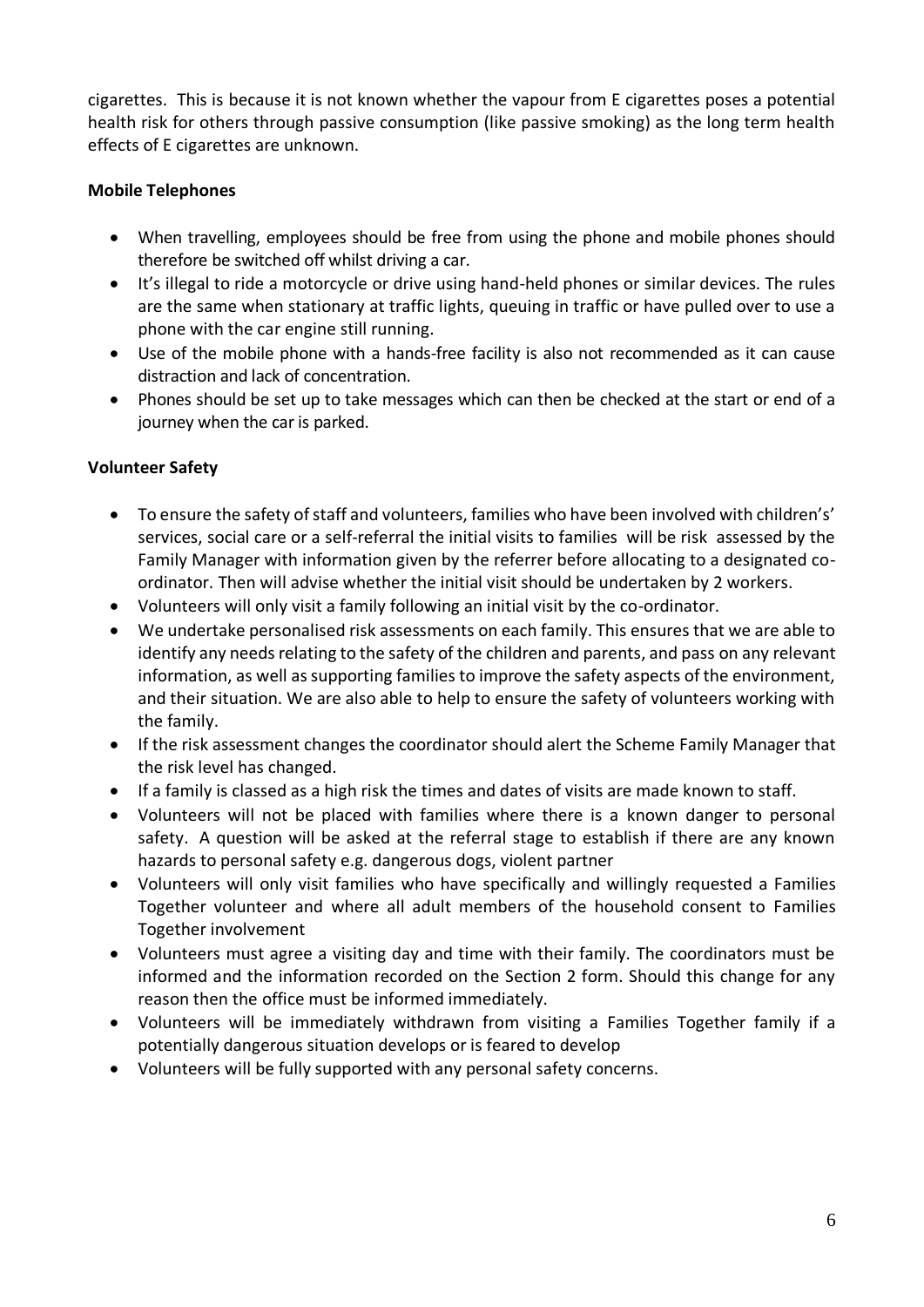## **Travel**

It is important that employees:

- Ensure someone knows and can easily determine their whereabouts and their expected time of return to home or office.
- Try to use the same "known" travel routes where possible, avoiding isolated areas if they can.
- Keep activities confined to daylight hours wherever possible
- If concerns about safety develop, stay alert and get help as quickly as possible. Car doors should be locked. If help is needed, drive to a police station or garage forecourt. Do not leave the car unless absolutely necessary.
- If on foot, try to walk with someone else and be as visible as possible. Be aware of possible places of safety to head for if trouble develops.
- Always take a common sense approach and pay attention to the gut reaction
- Also refer to the Travel policy

# **Personal Safety**

It is the policy of Families Together to ensure that everyone in the scheme is aware of and fulfils their responsibilities for safety from violence or harassment at work.

To this end, Families Together will:

- Adhere to the adopted Violence and Harassment at work policy and procedure
- Conduct a regular analysis within the organisation to identify risk, hazards, problems or patterns or other issues and introduce as required, preventative measures to minimise the risk of violence or harassment at work.
- Make all employees/ volunteers aware of the Violence and harassment at work policy and personal safety policy and their responsibilities within it.
- Provide after care procedures such as counselling and time off work.
- If necessary train staff to ensure that they can fulfil their responsibilities under the policy and protect them at work.

All employees and volunteers must:

- Adhere to the Violence and Harassment at work policy.
- Take reasonable care of themselves and other people who may be affected by their acts or omission.
- Use sensible measures to ensure their safety when working alone, travelling to keep appointments with people they have never met.
- Attend training events such as those concerned with the policy.
- Not endanger themselves or their colleagues. In particular, they are warned against using provocative language or gestures towards fellow employees or members of the public.
- Not put at risk his or her life or the lives of others whilst attempting to prevent an act of violence.
- In an emergency ensure that the police/emergency services are summoned.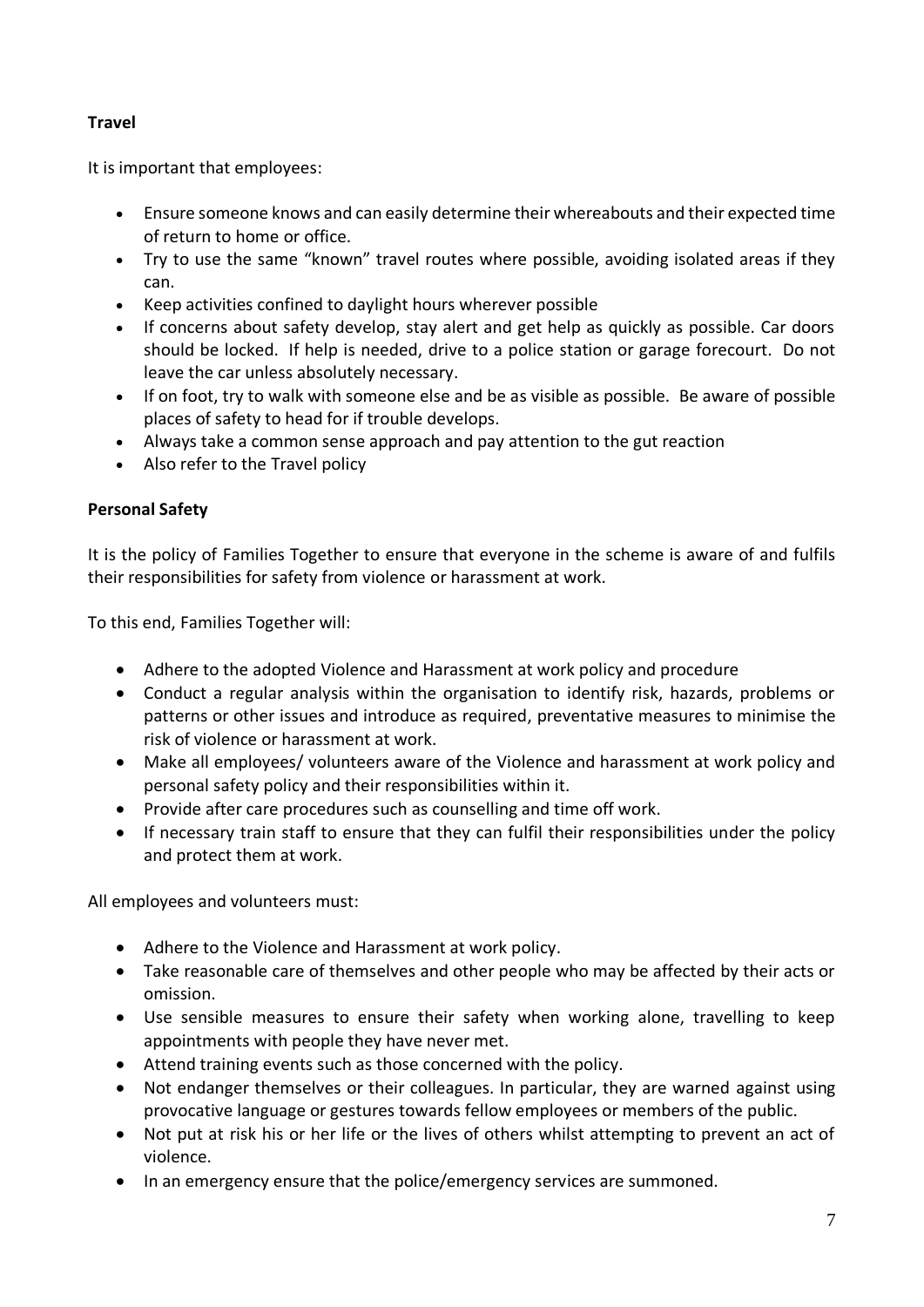• If subjected to any violence whatsoever (including verbal abuse, threats and actual physical assault) must complete a report form at the earliest possible opportunity and return it to their manager.

## **Home-Visiting**

Employees and volunteers should always:

- Be assertive about any personal safety issues arising in a home. Ask for the householder's co-operation in their personal safety, e.g. keeping a dog in another room during a visit, ascertain who else may be in the home
- Read the signs as early as possible. If a potentially dangerous situation is developing, they should leave as quickly as possible. They should not attempt to referee a domestic conflict situation.
- Contact the relevant emergency services if necessary.
- Consider if there are any child protection implications and follow child protection procedures
- Report any incidents immediately to their manager, seeking support and guidance for your own needs
- Consider, with their manager, the feasibility of any continued contact with a family or a volunteer.

## **Stress Management**

It is the aim of Families Together to ensure that all employees and volunteers are kept safe and healthy at work and are not subjected to excessive workloads, onerous working practices or a detrimental working environment which might, if unchecked, cause the employee stress. See Employee Wellbeing Policy for more detailed information.

Families Together endeavours to ensure that all employees and volunteers are kept safe and healthy while performing their role. None of the following guidance is meant to override common sense or instinctual reactions or to cause alarm. The personal safety of the employee is of primary consideration.

| Signed by Chair:    | C. Read          |
|---------------------|------------------|
| Date:               | August 2021      |
| <b>Review Date:</b> | <b>July 2022</b> |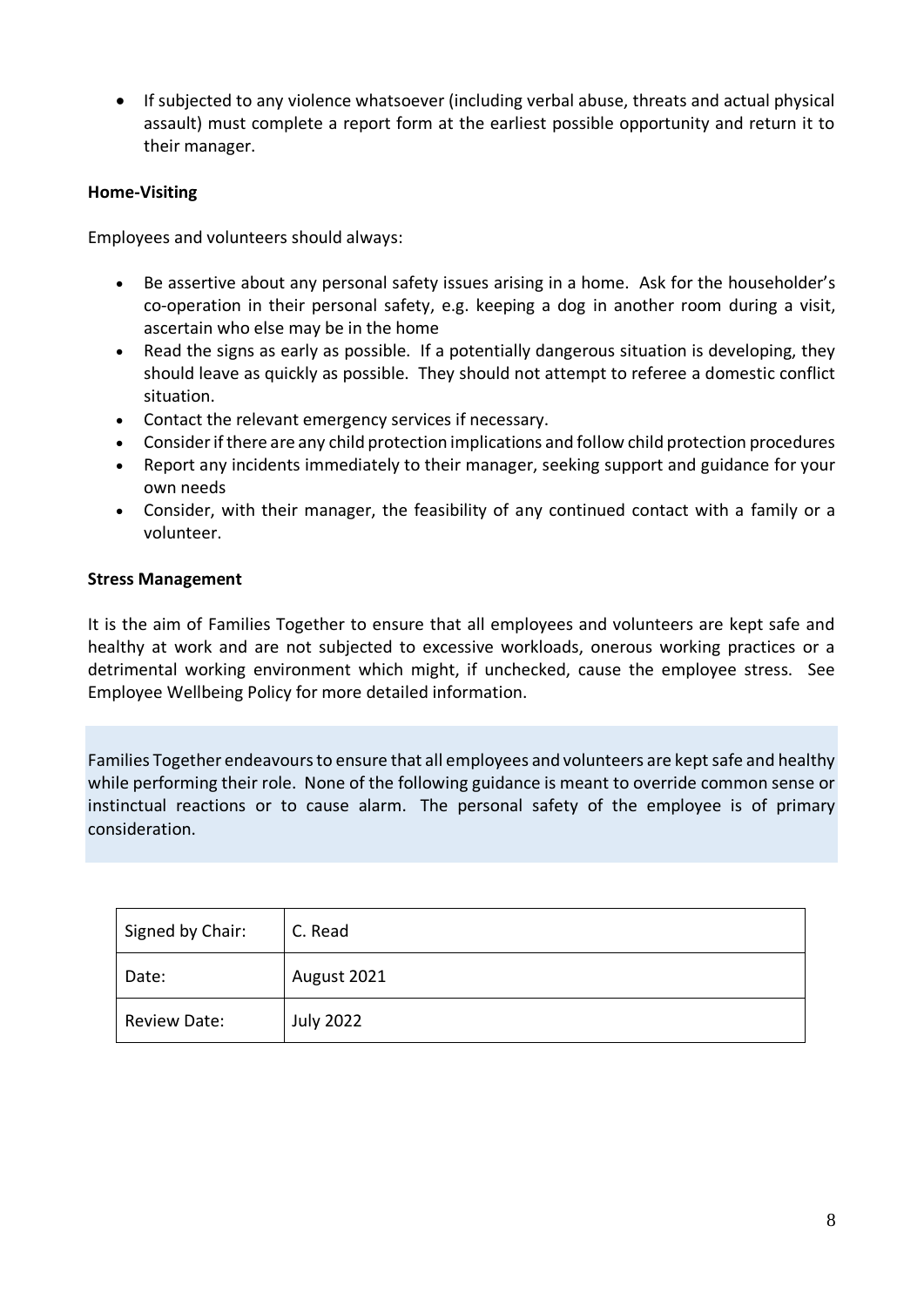### **Appendices Appendix 1 GENERAL PREMISES SAFETY**

Office and shop accommodation within Families Together is generally considered "low risk" in health and safety terms. However, hazards are still present in these environments. In order to reduce or eliminate accidents in the workplace the following guidelines should be observed:

- Electrical leads should not be allowed to trail where someone may trip over them. Power outlets should be switched off overnight.
- Drawers in desks and filing cabinets should not be left open. Filing cabinets can become top heavy if more than one drawer is open. Heavy materials should be kept in bottom drawers of filing cabinets. If this is inconvenient, take care to open only one drawer at a time.
- Gangways and passages should be clear.
- Employees and volunteers should report to their supervisor any defect they are aware of in floors.
- Care should be taken when climbing or descending stairs. No running is permitted.
- Shelves should not be overloaded
- Where it is necessary to move heavy office equipment such as computers, etc. care must be taken to avoid personal injury and if necessary assistance should be sought.
- The greatest cause of absence from work is back trouble. Employees and volunteers must take special care to control their posture especially when sitting down. An upright position should be maintained if possible and the chair should support the small of the back. Anyone experiencing problems with their chair or adjustment of seating position must seek further advice and guidance
- If working outside the main office area, perhaps in the garden, then additional risk assessments will be required.

## **Exits and Routes**

In an emergency, the building may need to be evacuated quickly – in the event of a fire for example. It is therefore vital that all exits and routes are maintained free of obstructions at all times and that the following guidelines are observed:

- boxes or equipment should not be abandoned in corridors, or directly in front of fire doors.
- Fire Doors should not be propped open, they are designed to restrict the spread of fire.
- Extra care must be taken on staircases especially when carrying objects.

## **Storage and Stacking**

- Heavier items should be placed on lower shelves and lighter items on higher shelves and heavier items under lighter ones.
- Materials should be stacked securely, not too high and cross stacked making sure they will not topple or overhang and that no sharp edges stick out.
- Articles should not be stacked or stored causing an obstruction to fire exit routes.
- Employees and volunteers should never stand on balanced boxes or chairs to reach stored items.
- When removing items from a stack the top items should always be removed first and safety steps used as necessary.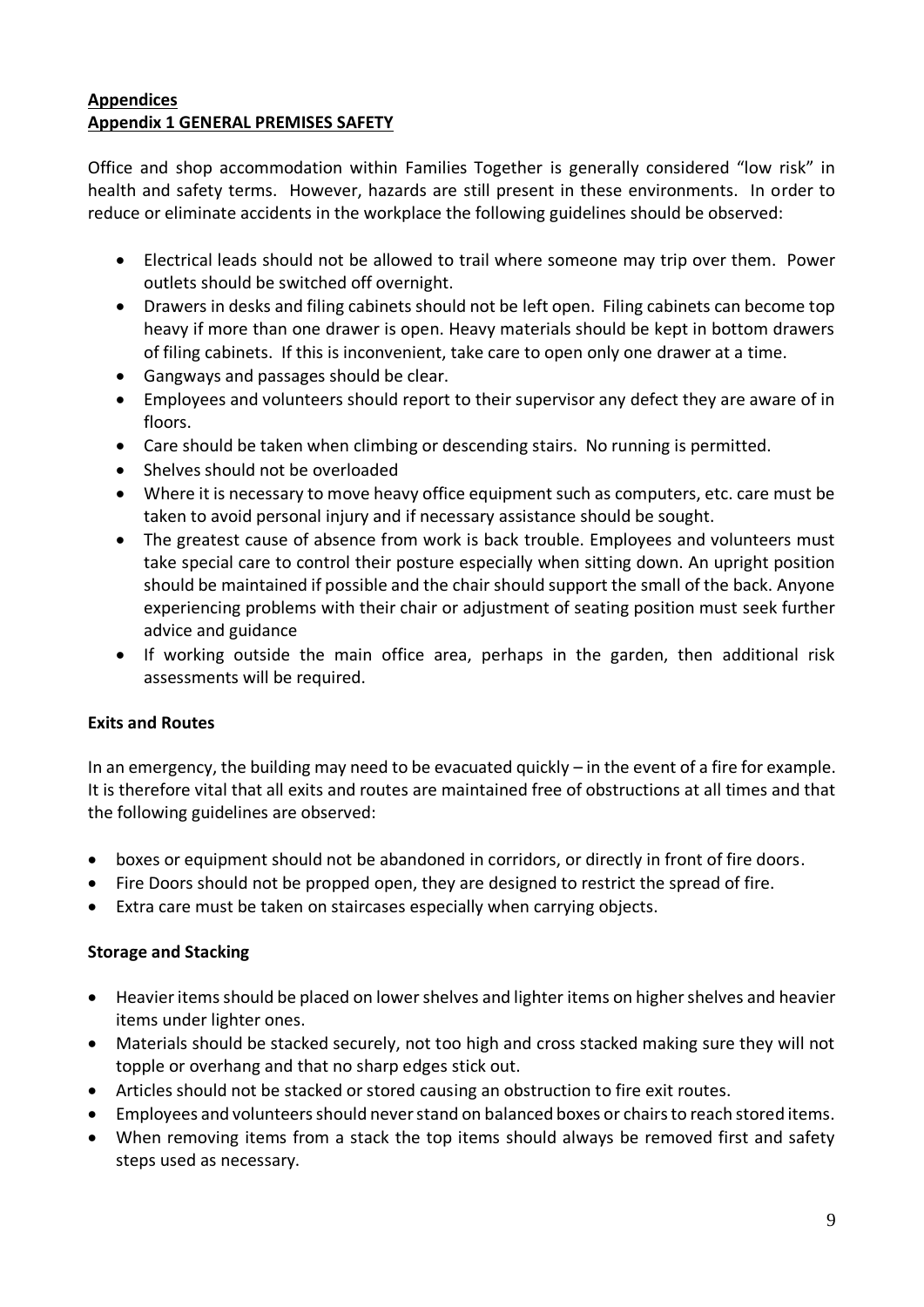## **Appendix 2 LIFTING AND HANDLING LOADS**

**Lifting and handling loads** incorrectly can cause serious injury including twisted and torn muscles, dislocation and bone fractures, slipped discs and hernias in addition to general fatigue.

All employees and volunteers should observe the following good handling techniques:

- **Examine the object** for size, shape and weight. Decide how and where to hold. Check for grease, oil and sharp edges.
- **Clear your path** of obstructions and tripping hazards.
- **Know** where and how you will let the object down.
- **Get help** if you have any doubts about lifting objects, don't do it !
- Employees and volunteers should be aware of their own limitations. Lifting or moving an object should not be attempted unless the employee or volunteer is absolutely sure that it is within his/her capabilities. When under pressure at work it is easy to take on more than you can safely handle.
- Lift smoothly, avoid jerky motions and look for alternatives for lifting, pushing or pulling. Wherever necessary use a mechanical aid. Stop work if you feel strain and report to your supervisor immediately.
- Wherever possible try to break down a heavy load, which can be handled more easily. However, it should be noted that several lighter loads may increase the risk if awkward movements have to be repeated.
- Where the centre of gravity is not in the middle of the load it must be handled more carefully to avoid injury. Before you attempt to handle an unfamiliar load try to get an idea of its weight distribution so that it can be handled more safely. The best way to test the load is by lifting up a corner or rocking it.
- Where a load is bulky or unwieldy, for example where it is too large to fit between your knees when you crouch to pick it up from the floor, then it will probably be necessary to get help. Generally, if a load exceeds 75cm in diameter assistance should be sought, as there is an increased risk of injury. It may be possible to break down the load into smaller loads. It must be remembered that both repetitive handling and team handling have their own risks.

## **Handling Techniques**

- Place the feet **:** Stand close to the object feet should be a little way apart and the leading leg as far forward as is comfortable. This should give a stable and balanced base for lifting.
- Adopt a good posture:Stand with shoulders facing the same direction as hips. The back should be straight, knees bent and the load grasped with both hands as near to waist level as possible. Lean forwards a little over the load if necessary to get a good grip.
- Get a good grip:Grasp the object firmly, always try to hook fingers under the load to make sure your grip won't slip as this is less fatiguing than keeping fingers straight.
- Lift with the legs: Stand up slowly and slowly straighten legs. After they are straight, bring the back to a vertical position. Lift smoothly and avoid jerky motions.
- Hold the object close:Keep the heaviest part of the load as close to the body as possible. When changing direction, move the feet rather than twisting the body.
- Put down before adjusting:Place load and then move into the desired position.